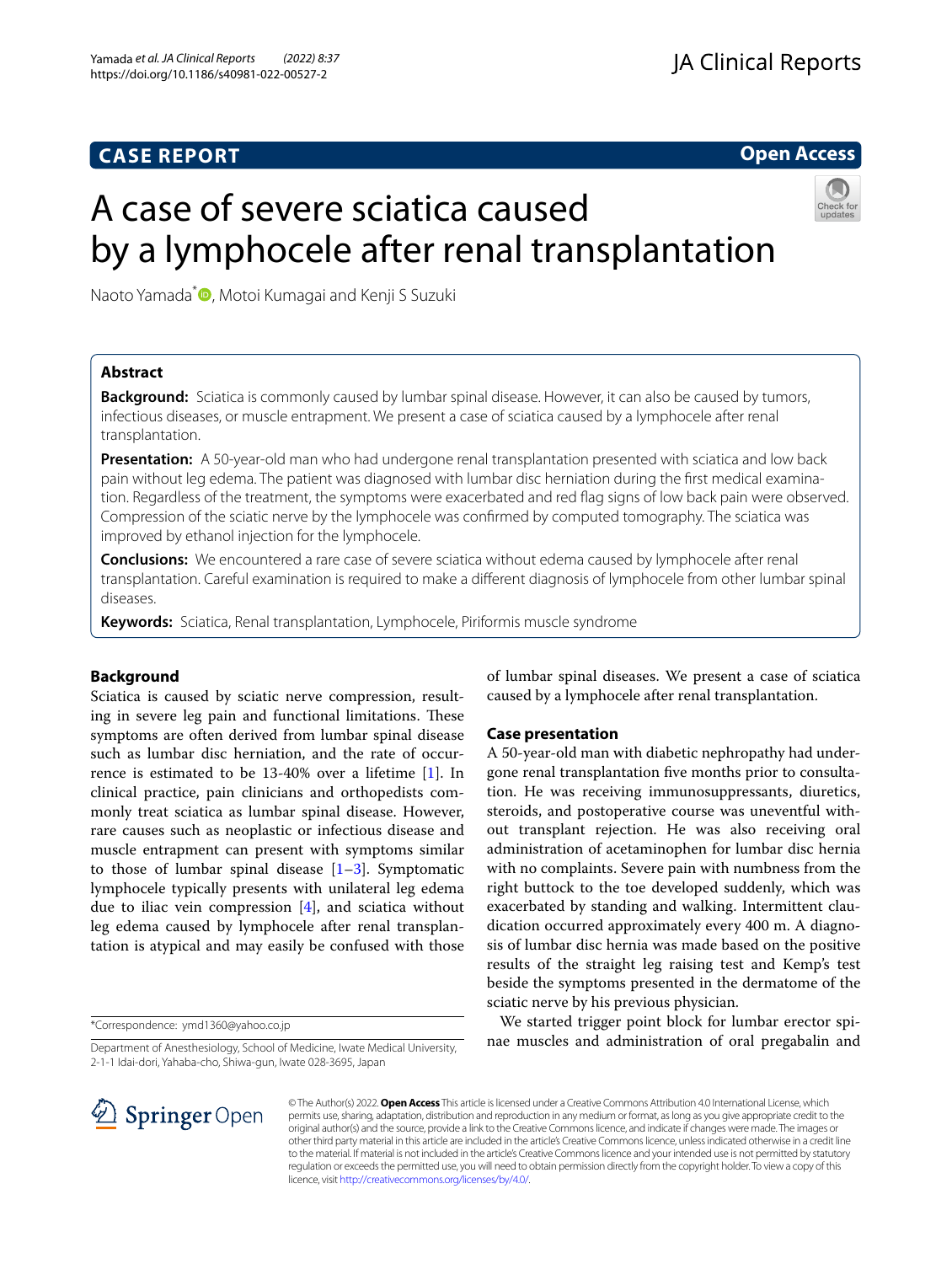tramadol. Repeated trigger point block and medication had little efect even at a dose of 300 mg/day for each.

One month after starting treatment, the symptoms exacerbated and the patient complained of continuous pain at rest and was unable to walk. The buttock pain was more intense, and a one-fnger test for piriformis muscle syndrome was positive. Magnetic resonance imaging identifed lumbar disc hernia of L4/5, which would have a small efect on sciatic neuralgia, suggesting the existence of extra-spinal disease. A urologist detected fuid accumulation around the transplanted kidney in the right abdomen on ultrasound examination and computed tomography revealed a large lymphocele  $(82 \times 101 \times 122 \text{ mm})$  in the transplanted renal stalk, compressing the sciatic nerve under the piriformis muscle (Fig. [1\)](#page-1-0).

Percutaneous drainage and ethanol injection into the lymphocele were performed under fuoroscopic guidance by a radiologist. Forty milliliters of absolute ethanol in total divided into 20 mL, and injected in each 2 days. The lymphocele disappeared, and leg symptoms improved. Sciatica seemed to be caused by piriformis muscle syndrome of the lymphocele. Subsequently, the lymphocele and symptoms did not recur.

#### **Discussion**

Lymphocele is a post-surgical complication for renal transplantation recipients, with an occurrence rate of 0.6-18.1% [\[5](#page-2-3)]. It is usually asymptomatic, and the incidence rate of symptomatic lymphocele is 5.2% [[6\]](#page-2-4). It is often detected during imaging tests within 6 months of the transplant surgery, but is rarely discovered after several years. The risk factors for its incidence are injury of the lymph node around the iliac vein, immunosuppressants and steroids administration, and infection, among

others [\[6](#page-2-4)]. Various symptoms, including abdominal pain, leg edema, and hydronephrosis, are caused by compression of the abdominal and pelvic organs. The typical leg symptom is unilateral edema caused by iliac vein compression [\[7](#page-2-5), [8](#page-2-6)]. Sciatica without edema is an atypical symptom of a lymphocele after renal transplantation. Although there are some reports that lymphocele after radical prostatectomy compresses the external iliac vein and causes sciatica, there are no reports of piriformis muscle syndrome caused by a lymphocele after renal transplantation  $[7]$  $[7]$ . The treatment of pelvic lymphocele includes percutaneous drainage, sclerotherapy with alcohol, and laparoscopic surgery. The rate of recurrence after drainage and sclerotherapy is 31-37.5% [[9\]](#page-2-7). Laparoscopic surgery is more efficient with fewer recurrences (4-8%). However, in our case, with drainage and sclerotherapy, the lymphocele was resolved completely and there was no recurrence.

Sciatica is a neuropathic pain commonly caused by lumbar spinal diseases, including spinal canal stenosis and lumbar disc hernia. Sciatica is caused by lumbar disc hernia in approximately 90% of the afected patients and rarely caused by extra spinal diseases such as malignant tumors, infections, and other neuropathic diseases [\[8](#page-2-6)]. Piriformis muscle syndrome is also a cause of sciatica, with an incidence of 6-36% [[8](#page-2-6)]. Imaging tests are required for correct diagnosis of its etiology.

We misdiagnosed the cause of sciatica as a lumbar disc hernia because there was not a urological symptom at the first visit. The symptom of the pain appeared within 6 months after transplant surgery, and we should have imaging test at the earlier period.

Positive results of one fnger test, suggestive of piriformis muscle one month after treatment initiation delayed the correct diagnosis.

<span id="page-1-0"></span>